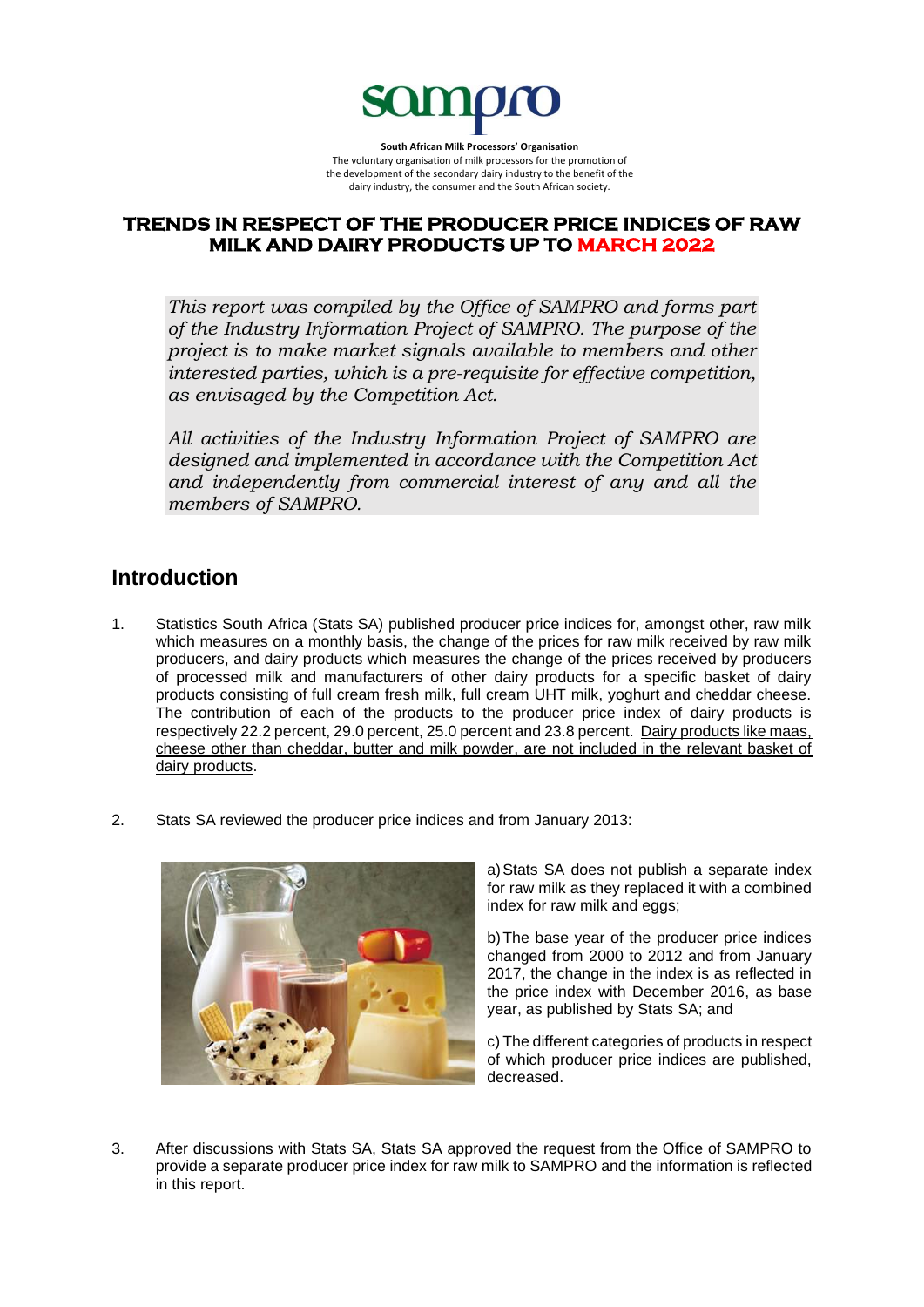- 4. In the monthly analyses of Stats SA, the emphasis is on the change in the producer price indices from the previous month and on the change in the last 12 months. These changes are important market signals, but, if it is viewed in isolation, it can be misleading because these changes should be assessed in light of:
	- a) The movement of the producer price indices in the period before the last 12 months; and
	- b) The movement of the producer price indices of other products.

## **Graph 1 1)**



1) Graph prepared by the Office of SAMPRO based on the producer price indices with base year 2012, as published by Statistics South Africa. From January 2017 the change in the 2012 index is adjusted based on the change in the price index with December 2016 as base.

# **Compiled by: Marietjie Le Roux, De Wet Jonker and Alwyn P Kraamwinkel 3 May 2022**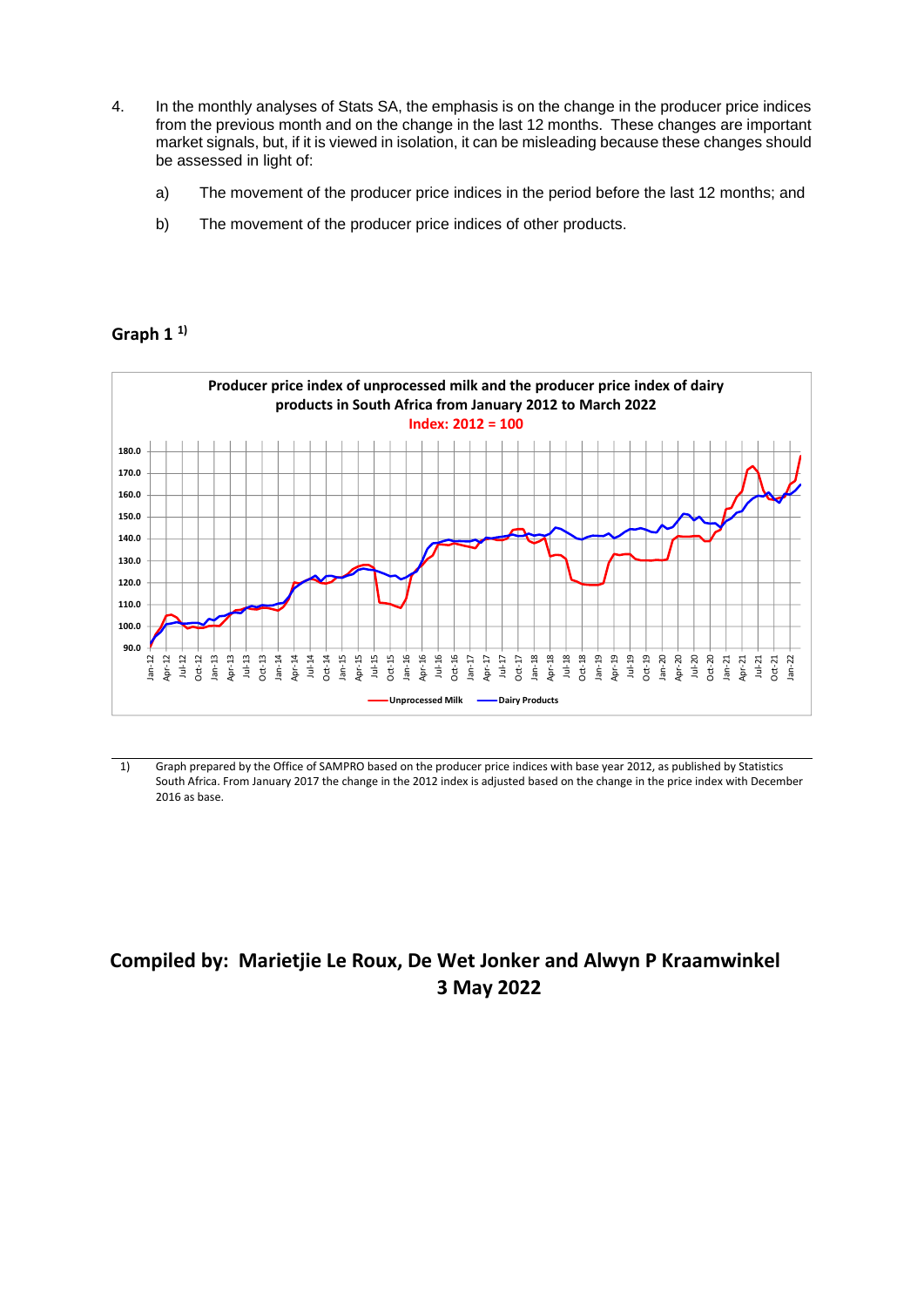**Tables reflecting the changes of the producer price indices of raw milk, other primary agricultural products, dairy products and other manufactured food products in specific periods**

**Table 1 2)**

**Change in the producer price indices of agricultural products from February to March 2022**

| <b>Product</b>              | Index in<br>February 2022 | Index in<br><b>March 2022</b> | Percentage<br>Change |
|-----------------------------|---------------------------|-------------------------------|----------------------|
| Cereal and other crops      | 181.0                     | 197.4                         | 9.1                  |
| Milk (unprocessed)          | 166.7                     | 178.1                         | 6.8                  |
| Live animals                | 162.9                     | 174.1                         | 6.8                  |
| Other animal products       | 203.0                     | 200.5                         | $-1.2$               |
| <b>Fruit and Vegetables</b> | 120.0                     | 114.9                         | $-4.2$               |

*(Index 2012 = 100)*

#### **Table 2 3)**

**Change in the producer price indices of agricultural products from March 2021 to March 2022 (12-month period)**

| (Index 2012 = 100) |  |  |  |
|--------------------|--|--|--|
|--------------------|--|--|--|

| <b>Product</b>              | Index in<br><b>March 2021</b> | Index in<br><b>March 2022</b> | Percentage<br>Change |
|-----------------------------|-------------------------------|-------------------------------|----------------------|
| Live animals                | 135.4                         | 174.1                         | 28.5                 |
| Cereal and other crops      | 163.2                         | 197.4                         | 21.0                 |
| Milk (unprocessed)          | 159.3                         | 178.1                         | 11.8                 |
| <b>Fruit and Vegetables</b> | 115.9                         | 114.9                         | $-0.9$               |
| Other animal products       | 204.9                         | 200.5                         | $-2.2$               |

# **Table 3 4) Change in the producer price indices of agricultural products from January 2012 to March 2022**

**(122-month period)**

```
(Index 2012 = 100)
```

| <b>Product</b>              | Index in<br>January 2012 | Index in<br><b>March 2022</b> | Percentage<br>Change |
|-----------------------------|--------------------------|-------------------------------|----------------------|
| Cereal and other crops      | 99.7                     | 197.4                         | 98.0                 |
| Milk (unprocessed)          | 90.6                     | 178.1                         | 96.6                 |
| Other animal products       | 103.9                    | 200.5                         | 93.0                 |
| Live animals                | 109.1                    | 174.1                         | 59.6                 |
| <b>Fruit and Vegetables</b> | 96.6                     | 114.9                         | 18.9                 |

2), 3) and 4) Tables prepared by the Office of SAMPRO based on information of Statistics South Africa with 2012 as the base year. From January 2017 the change in the 2012 index is adjusted based on the change in the price index with December 2016 as base. .